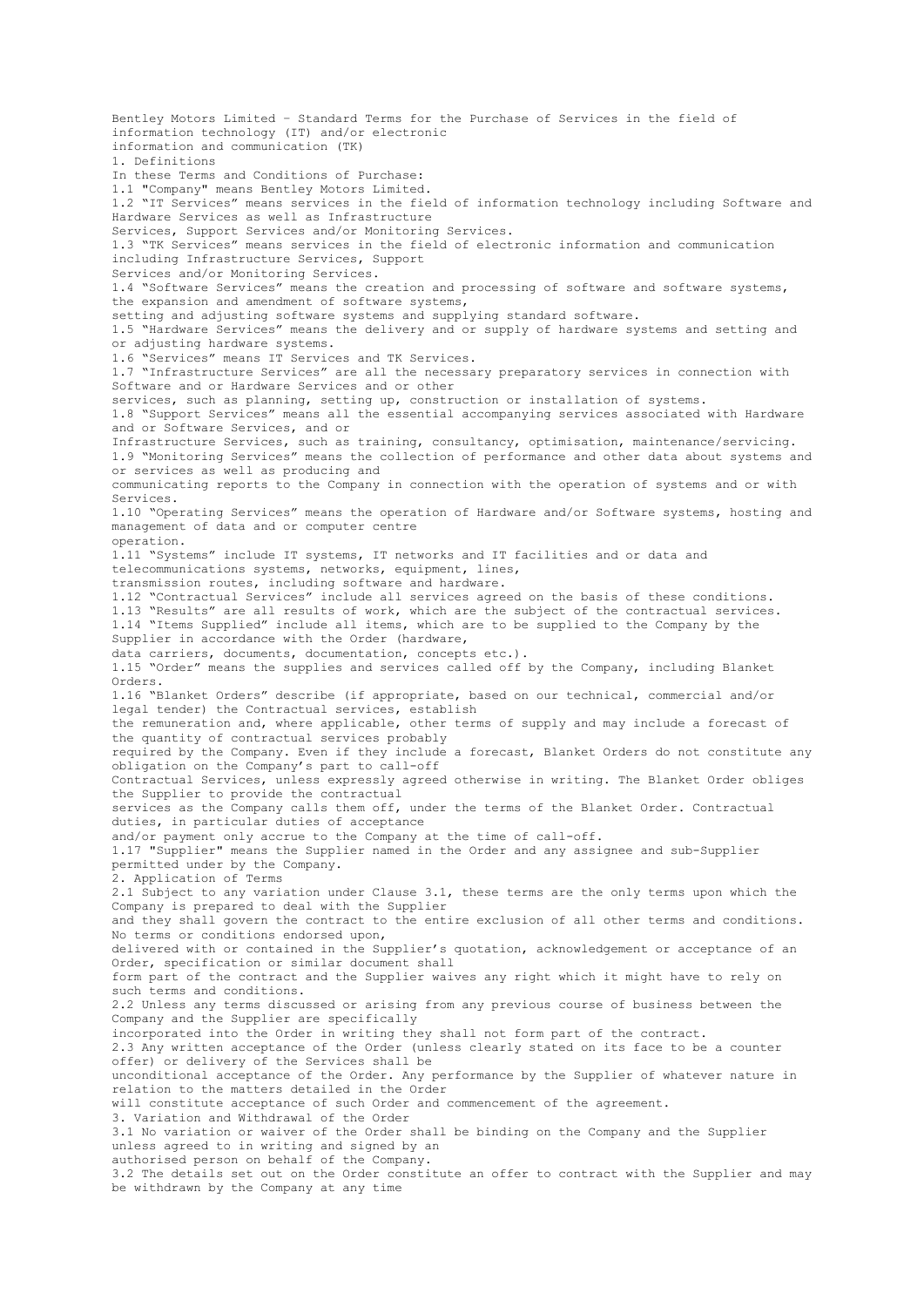before the Supplier's written acceptance has been received by the Company. 4. Supply of Services 4.1 The Supplier will do what is reasonable as part of his contractual and legal obligations, properly to provide contractual services and to realize the result agreed in the order. He will apply the current state of the art and the Company's current quality standards, working methods, operating equipment instructions and other standards such as IT safety instructions, which can be downloaded from the internet on www.vwgroupsupply.com and which the Company will make available to the Supplier on request. 4.2 In providing the contractual services, the Supplier will comply with the current best practise with respect to data and system security, in accordance with the quality level of ISO 9001:2000 and in particular will protect the Company's systems according to the current best practise against unauthorised access by third parties (e.g. hacking) and against communication of unwanted data (e.g. spam). 4.3 The Supplier will check software and data carriers prior to handing them over to the Company with a current virus search program and will ensure that the software and data carriers do not contain any so-called malware (software with harmful functions), computer virus or worms, Trojan horses or the like. 4.4 The Supplier will make available and deploy in good time, carefully selected and trained technical staff and will ensure that the contractual services are made available in good time. A contact / project manager with ultimate responsibility and appointed by the Supplier will plan, co-ordinate and supervise the provision of the contractual services and of our supplies/assistance. 4.5 If producing a result is the subject of the contractual services, then the Supplier will take on as his main performance operation, the documentation of the contractual services in an understandable technical manner and will provide the Company with sufficiently accurate information about the status of the contractual services on request. 4.6 Software shall always be supplied to the Company with the user documentation and, where this is not standard software, shall include the source codes and programming documentation. 4.7 The Supplier will familiarise himself with the safety, accident prevention and administrative rules, which apply to the location where the services are performed (in particular in the Company's offices / on our site). These can be downloaded from the Internet on www.vwgroupsupply.com and we shall make them available to the Supplier on request. The Supplier will abide by these rules and will instruct the employees deployed and any third parties / sub-Suppliers deployed in accordance with these conditions, concerning their content, prior to commencing work. 4.8 The Supplier is only permitted to access the Company's systems by remote data transmission (RDT) with our express written consent. The Supplier is then obliged to familiarize himself with the applicable safety directives and concepts, which can be downloaded from the Internet on www.vwgroupsupply.com and the Company shall make them available to the Contractor on request. The Supplier will abide by these rules and will instruct the employees deployed and any third parties / sub-Suppliers deployed in accordance with these conditions, concerning their content, prior to accessing our systems. 4.9 IT resources made available by the Company may be used by the Supplier and his employees and/or sub-Suppliers solely to perform the contractual services. Code or passwords must not be stored or passed on; they must be changed after no more than 90 days. 4.10 The Company reserves all rights, in particular rights of ownership and copyrights to technical requirement specifications, figures, drawings, calculations, specimens and other documents made available by the Company to the Supplier; they must not be made available to third parties without the Company's written consent. Such documents and information shall be used exclusively to perform the contractual services and shall be returned to the Company on completion of the contractual services, without being requested. 4.11 Unless otherwise specified in the Order, the Supplier will perform all the necessary Infrastructure Services without any additional costs for the Company. 4.12 The Supplier will offer the Company, at its request, Support Services under normal market conditions. 4.13 The Supplier will perform the contractual services in constant co-ordination with the Company. If, from the point of view of the Supplier, the content of information or documents communicated by the Company is incomplete or incorrect, the Supplier will immediately notify the Company of this in writing. 4.14 A delivery note, which must bear the order information (Number and date of the order, cost centre), must be enclosed with every delivery.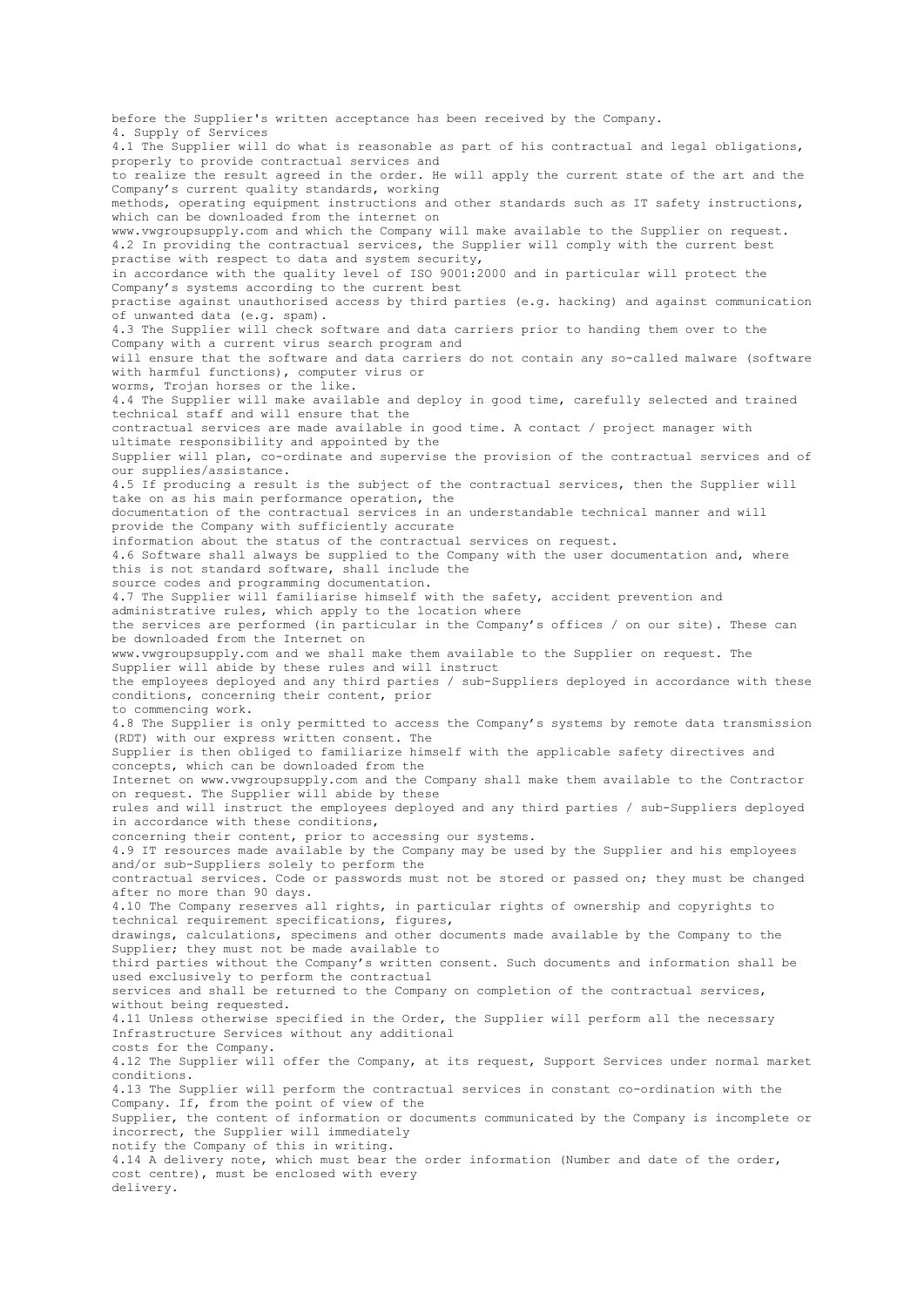5. Acceptance 5.1 If the contractual services represent services which are being provided under a contract for services and/or acceptance of the contractual services is to be agreed, then acceptance will be conducted in accordance with the provisions below: 5.1.1 The Supplier will indicate to the Company in writing that the contractual services have been completed and are ready for acceptance. The Company will check the services within eight (8) weeks following notification; for this purpose a continuous functional test will be carried out as appropriate over ten successive working days under simulated operating conditions. Any defects that occur during the functional test will be recorded in writing. 5.1.2 If the defects are only minor and they only have a negligible effect on the intended use of the contractual services, then we shall declare acceptance. The acceptance of partial services does not limit the Company to claiming defects in partial services already accepted during the overall acceptance, if such defects only become apparent as a result of the interaction of system components. 5.1.3 The Supplier shall immediately rectify defects, which prevent acceptance and will resubmit his services for acceptance. The above rules in points 5.1.1 and 5.1.2 apply accordingly to any repeat acceptance. 5.1.4 If necessary, the Supplier has the right and duty to provide subsequent performance on two occasions. This duty of subsequent performance does not change the agreed delivery / execution periods and legal consequences resulting from any delay. If the second attempt at subsequent performance fails and a reasonable period set by the Company in writing passes without satisfaction, we have the option to proceed with the work ourselves or have it done at the expense of the Supplier or to withdraw from the contract or terminate it. In the event of a partial withdrawal or termination, the Supplier will only be paid for the contractual services accepted without defect and not affected by the partial withdrawal, or for contractual services performed after termination, provided such services are of economic benefit to the Company. The right to compensation or reimbursement of expenses is reserved. 6. Handover or transfer 6.1 If the contractual services represent services under a purchase agreement and/or handover is agreed, then such handover will take place in accordance with the provisions below: 6.1.1 The Supplier will give notice of handover of the contractual services in writing at least ten working days in advance and will agree the time and place of handover with the Company. 6.1.2 At the Company's request, the Supplier will submit the contractual services to a functional test under simulated operating conditions in our presence and will demonstrate that the contractual services comply with the specifications laid down in the order (handover test). 6.1.3 If the defects are only minor and they only have a negligible effect on the intended use we will confirm the handover. 6.1.4 The Supplier shall immediately rectify defects, which prevent confirmation of handover and will resubmit the contractual services in question for handover. The above rules in points 6.1.1 and 6.1.2 apply accordingly to any repeat handover. 6.1.5 With respect to the Supplier's right to remedy defects, point 5.1.4 applies accordingly. 7 Duty of examination, notification of defects 7.1 If no acceptance or handover test is agreed and if we are obliged by law to carry out an examination and give notice of defects, we shall notify obvious defects within two weeks of delivery / handover and other defects within two weeks of their discovery. 8. Periods of delivery and execution; consequences of delay 8.1 Agreed periods of delivery and execution are binding. If circumstances occur whereby periods of delivery and execution cannot be observed, the Supplier is obliged to notify the Company immediately of this in writing. In order for any postponement of periods of delivery and/or execution to be valid, it must be agreed with the Company in writing. 8.2 In the event of periods of delivery and/or execution being exceeded, for which the Supplier is responsible, the Supplier will pay 0.25% of the agreed net remuneration for each working day that the deadline is exceeded but up to a maximum of 5% of the agreed remuneration. This represents an estimate of the loss incurred by the Company and does not limit the Company claiming amounts in addition to this if its loss exceeds this amount. 8.3 If the Supplier, for whatever reason, considers itself impeded in performing the contractual services or if the Supplier has indications that such an obstruction may occur, the Supplier will notify the Company of this immediately in writing and agree appropriate counter-measures with the Company. 8.4 The risk of accidental loss or accidental deterioration of the Results only passes on hand-over or acceptance at the respective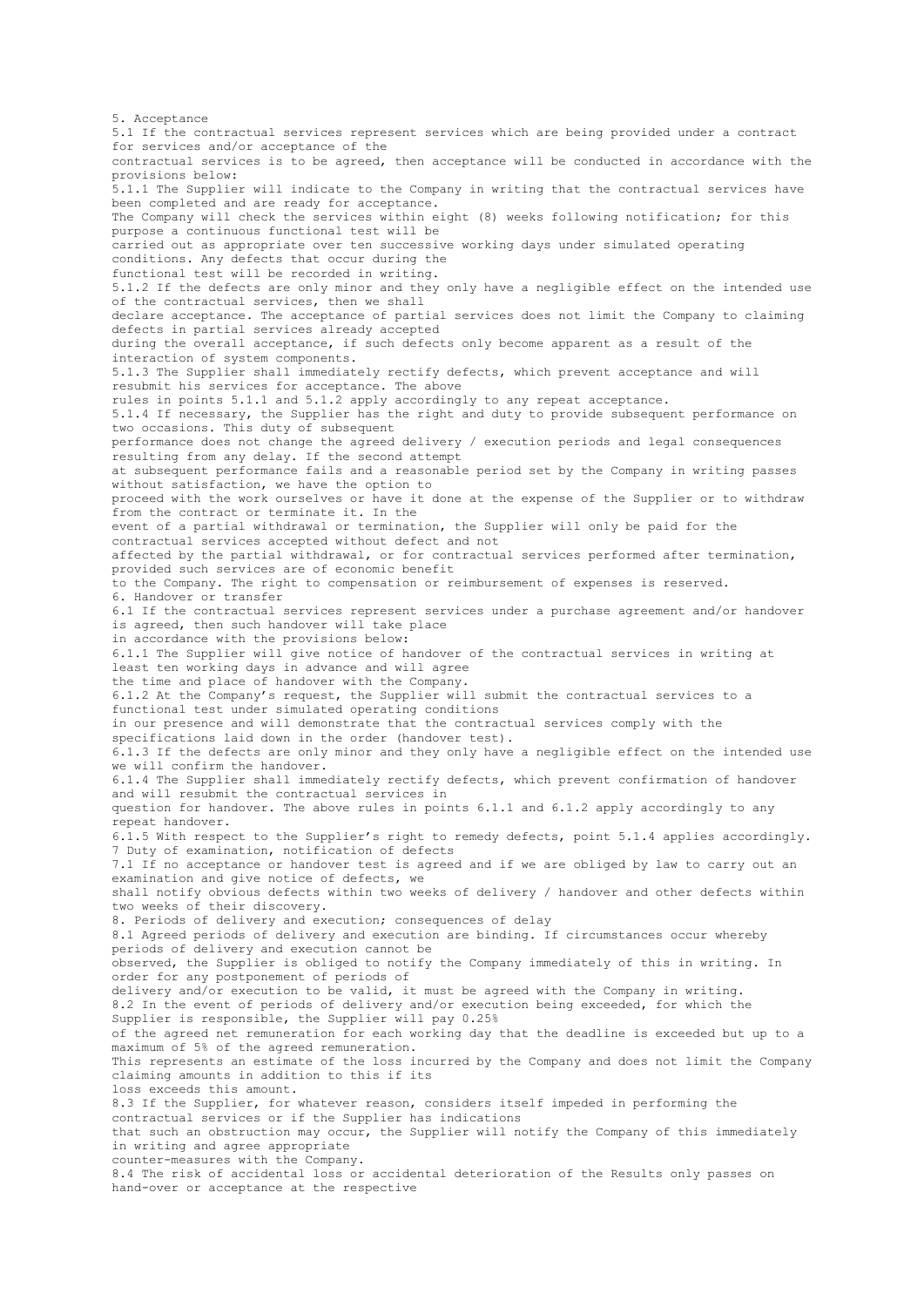destination named by the Company and, in the case of part deliveries or services, only when the delivery or service has been performed in  $f_{11}$ 11. 9. Company's Remedies and Warranty 9.1 If the Supplier fails to perform the Services by the applicable dates, the Company shall, without limiting its other rights or remedies, have one or more of the following rights: 9.1.1 to terminate the Order with immediate effect by giving written notice to the Supplier; 9.1.2 to refuse to accept any subsequent performance of the Services which the Supplier attempts to make; 9.1.3 to recover from the Supplier any costs incurred by the Company in obtaining substitute services from a third party; 9.1.4 where the Company has paid in advance for Services that have not been provided by the Supplier, to have such sums refunded by the Supplier; or 9.1.5 to claim damages for any additional costs, loss or expenses incurred by the Company which are in any way attributable to the Supplier's failure to meet such dates. 9.2 These conditions shall extend to any substituted or remedial services provided by the Supplier. 9.3 The Company's rights under this Order are in addition to its rights and remedies implied by statute and common law. 9.4 If software components are handed over by the Supplier as part of software maintenance then any defects in these components as well as defects in the interaction between the software components and the software serviced, will be rectified in accordance with the rules of the service contract. If the service contract terminates before the period of prescription for claims for defects expires then we are entitled to the rights under point 9.1. in full, with regard to such defects. 9.5 The period of prescription for claims for defects (period of warranty) is two years for material defects; if the statutory period of prescription for claims for defects is longer, then the longer period of prescription will apply in its place. The period of prescription starts for contractual services requiring acceptance, at the time of acceptance, and for contractual services requiring handover, on confirmation of handover by the Company; otherwise in accordance with statutory regulations. This also applies to software components, which are handed over to the Company as part of software maintenance. 9.6 If contractual services are specified for the series (production material), then claims for defects in this respect lapse in the case of material defects after two years from first licensing of the vehicle or fitting of the replacement part, as a departure from the above rule, but no later than three years from the time of delivery to the Company. 10. Charges 10.1 The Charges for the Services shall be set out in the Order, and shall be the full and exclusive remuneration of the Supplier in respect of the performance of the Services. Unless otherwise agreed in writing by the Company, the Charges shall include every cost and expense of the Supplier directly or indirectly incurred in connection with the performance of the Services. The prices apply to deliveries "free delivery address" including packaging, unless expressly agreed otherwise in writing. An obligation to return the packaging only exists if this has been specially agreed but, at our request, the Supplier will take back the packaging at his expense. 10.2 If payment on a time-basis is agreed in the order, the Supplier will provide his performance records by way of entry documents, which are countersigned by the Company. The Supplier will submit the entry documents to the Company weekly for counter-signature. 10.3 Travelling and overnight expenses will only be reimbursed if the order expressly provides for this and if the business travel and costs incurred have been approved by the Company in advance. 10.4 The Supplier shall invoice the Company on completion of the Services. Each invoice shall include such supporting information required by the Company to verify the accuracy of the invoice, including but not limited to the relevant purchase order number. 10.5 In consideration of the supply of the Services by the Supplier, the Company shall pay the invoiced amounts within 30 days of the end of the month in which the Company receives a correctly rendered invoice to a bank account nominated in writing by the Supplier. 10.6 All amounts payable by the Company under the Order are exclusive of amounts in respect of value added tax chargeable for the time being (VAT). Where any taxable supply for VAT purposes is made under the Order by the Supplier to the Company, the Company shall, on receipt of a valid VAT invoice from the Supplier, pay to the Supplier such additional amounts in respect of VAT as are chargeable on the supply of the Services at the same time as payment is due for the supply of the Services.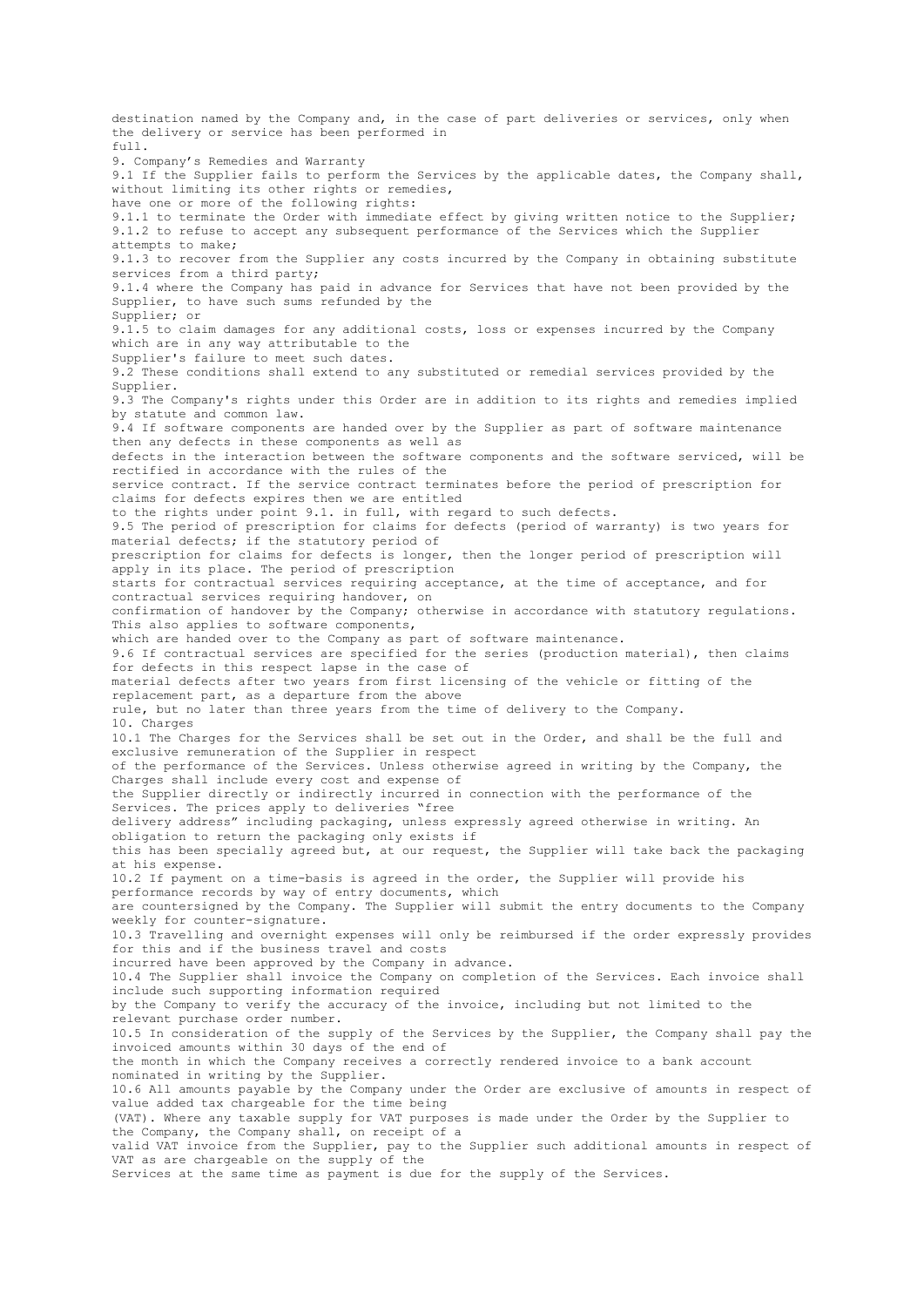10.7 If the Company fails to pay any amount properly due and payable by it under the Order, the Supplier shall have the right to charge interest on the overdue amount at the rate of One per cent per annum above the base rate for the time being of HSBC accruing on a daily basis from the due date up to the date of actual payment, whether before or after judgment. This clause shall not apply to payments that the Company disputes in good faith. 10.8 The Supplier shall maintain complete and accurate records of the time spent and materials used by the Supplier in providing the Services, and shall allow the Company to inspect such records at all reasonable times on request. 10.9 The Supplier shall not be entitled to assert any credit, set-off or counterclaim against the Company in order to justify withholding payment of any such amount in whole or in part. The Company may, without limiting its other rights or remedies, set off any amount owing to it by the Supplier against any amount payable by the Company to the Supplier. 11. Taxes 11.1 All taxes of any kind in connection with our payments or of the rightful claimant (in this clause both jointly referred to below as the "Principal"), which are levied by the Supplier in the country where he resides, shall be borne by the Supplier. 11.2 All taxes of any kind concerning payments by the Principal, which are levied in the country where the Principal resides, shall be borne by the Principal. 11.3 Taxes on income, which are levied or withheld in the name and for the account of the Supplier, in the country in which the Principal is resident, in compliance with the double taxation agreement between the country in which the Principal is resident and the country in which the Supplier is resident, shall be borne by the Supplier. 11.4 "Tax" includes all present or future taxes, levies, duties and charges (including interest, penalty payments and other surcharges), which are levied by a public or state administration or tax administration with respect to the contractual payment. 11.5 Prior to making any payment, the principal is obliged to check whether the latter is obliged, according to domestic law in conjunction with the double taxation agreement to withhold the income tax in the name and for the account of the Supplier. In the event that in addition to payments for services, licence and/or other payments are made in one amount, the principal shall check the tax rules separately for each type of payment. If anything has to be withheld, then the Principal has the following obligations: 11.5.1 The principal will notify the Supplier of this requirement without delay. 11.5.2 If the double taxation agreement provides for a reduced rate of tax or exemption from withholding tax, then the principal shall make every effort to ensure that the payment to the Supplier is taxed in compliance with the rules of the double taxation agreement. At the request of the principal, the Supplier will provide any form or document needed to enable the contractual payment to be made at a reduced rate of tax or exempt from tax (as long as the completion, execution or submission of an appropriate form or of the document does not jeopardise the legal or financial position of the Supplier). Any form or document will be processed and completed accurately and to the satisfaction of the principal and will be provided with any necessary confirmation, in so far as this is reasonable and feasible. 11.5.3 The principal will pay the requested amount of withholding tax in full to the relevant authority in the name and for the account of the Supplier. 11.5.4 The principal will send the Supplier a proper withholding tax certificate, which documents payment of the withholding tax to the state tax authority. The withholding tax certificate shall clearly show the Supplier as tax payer, the amount of withholding tax and the date the tax is paid. The tax certificate will be completed in the language of the country of the principal or in English. 11.6 In principle, no cross-border services between the Principal and Supplier must be provided unless the Supplier is not resident or has no permanent establishment or subcontractor in the respective country, who can make the payments owed by the Supplier. In all events, in order to commission a subcontractor, the Supplier requires the prior written consent of the Principal. 11.7 This clause will only become legally effective for cross-border services; this clause is irrelevant to domestic business. 12. Ownership and Intellectual Property 12.1 If the subject of the contractual services is the supply or holding in readiness of content / information (content providing) for the Supplier, the Supplier will, at his expense, acquire all the rights of use and intellectual property rights needed to perform the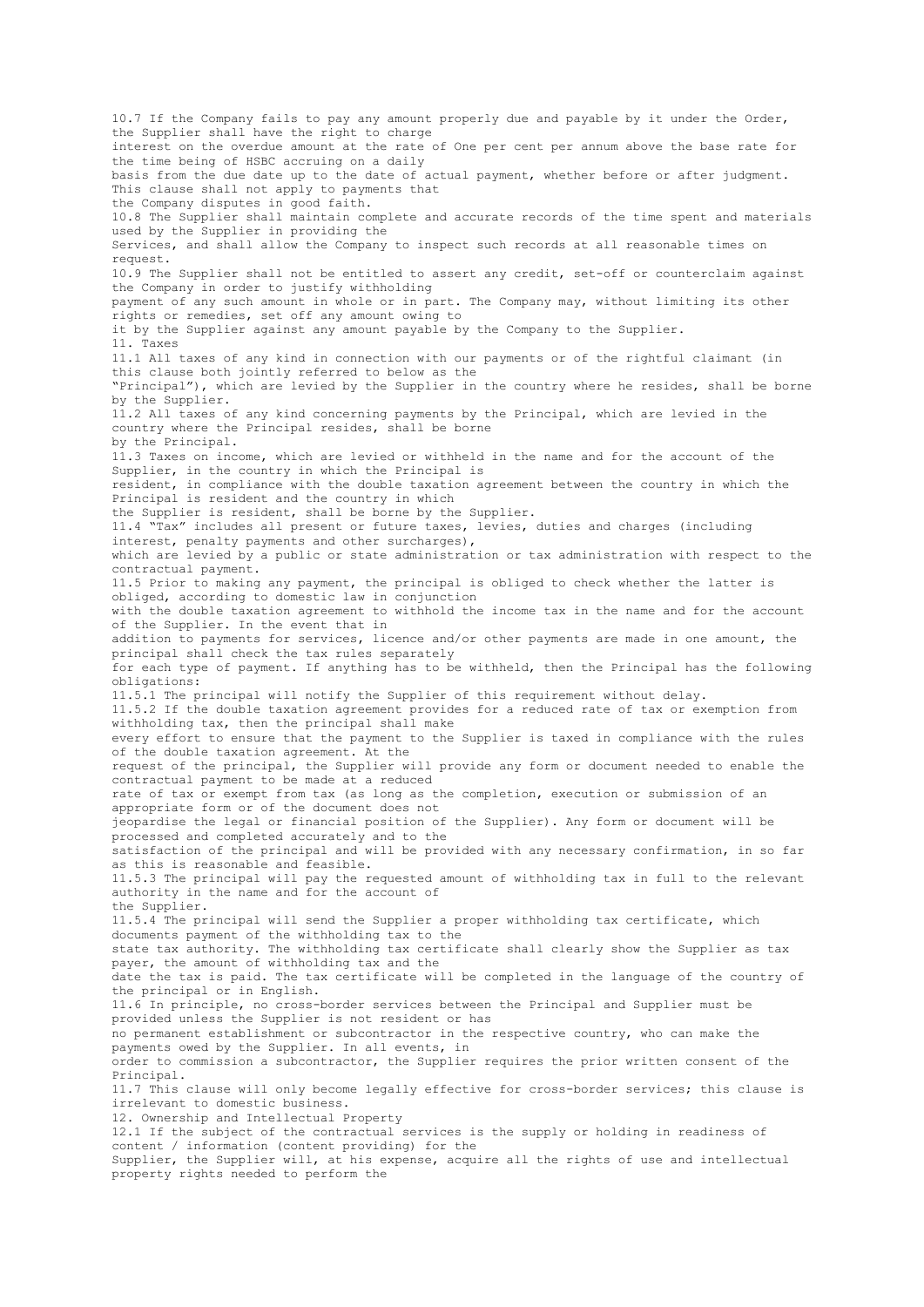contractual services, from the originators / right holders or the exploitation companies that manage the rights. The Supplier will indemnify the Company against any claims of third parties, based on the fact that the Supplier has not met this obligation or not met it sufficiently, unless this is not his fault. 12.2 If the Supplier hands over standard software to the Company (including downloads), then the Company will acquire simple rights of use to it, which are unlimited in time, space and content and which may be transferred or sublicensed to group companies. 12.3 The Company will acquire exclusive, transferrable, sub-licensable rights of use that are unlimited in time, space and content in respect of all other results, which are the subject of the contractual services (individual software, customized software, documentation, concepts etc.). 12.4 The Supplier will ensure that any employee inventions that arise during the performance of the contractual services, are transferred to the Company free of charge. 12.5 The Supplier will grant the Company ownership of all delivery items handed over to the Company on a permanent basis as they are produced and in their respective state of processing. 12.6 The Supplier undertakes to obtain ownership for the Company of the delivered items, free of third party rights. 12.7 All materials provided by the Company are the exclusive property of the Company and will be kept by the Supplier in safe custody at its own risk and will be returned to the Company at the end of the Order or sooner if required by the Company. 13. Infringement of Rights and Indemnity 13.1 The contractual services shall be free from rights of third parties (including industrial property rights and copyrights) so that use or exploitation by the Company, in compliance with the contract, is restricted or excluded. 13.2 If the Supplier becomes aware that contractual services infringe the rights of third parties, the Supplier will immediately inform the Company and do everything reasonable in order to establish contractually compliant conditions by acquisition of title. If acquisition of title is impossible, the Supplier will make available a modification to the contractual services that is of equivalent value to the Company and which does not infringe the rights of third parties (workaround). The workaround is only deemed of equivalent value if there is no or only minimal restriction in our use of the contractual services. If neither acquisition of title nor workaround succeed within a reasonable period, we have the right to withdraw from the contract and to demand compensation. 13.3 The Supplier indemnifies the Company against all claims of third parties and hence from associated costs for the infringement of the rights of third parties, irrespective of the amount. This does not apply if the Supplier is not responsible for infringing the third party rights, in particular because the infringement of rights is based on inadmissible use by the Company of the contractual services according to the Supplier's conditions of use (e.g. inadmissible connection of software to third party software). In particular, the Supplier is obliged to conduct his legal defence at his own expense. We will support the Supplier in warding off claims by third parties, where necessary, to a reasonable extent, at the expense of the Supplier. We are entitled to conduct the legal defence ourselves, but will co-ordinate this with the Supplier. In this case the Supplier is obliged to bear the necessary cost. 13.4 If contractual services are specified for the series (production material), then the provisions of the Company's purchase order for production material shall also apply in relation to patents. 13.5 The Supplier shall keep the Company indemnified in full against all costs, expenses, damages and losses (whether direct or indirect), including any interest, fines, legal and other professional fees and expenses awarded against or incurred or paid by the Company as a result of or in connection with: 13.5.1 any claim made against the Company by a third party arising out of, or in connection with, the supply of the Services, to the extent that such claim arises out of the breach, negligent performance or failure or delay in performance of the Order by the Supplier, its employees, agents or subcontractors; and 13.5.2 any claim brought against the Company for actual or alleged infringement of a third party's Intellectual Property Rights arising out of, or in connection with, the receipt, use or supply of the Services. 13.6 For the duration of the Order and for a period of 12 months thereafter, the Supplier shall maintain in force, with a reputable insurance company, professional indemnity insurance and public liability insurance to cover the liabilities that may arise under or in connection with the Order and shall, on the Company's request, produce both the insurance certificate giving details of cover and the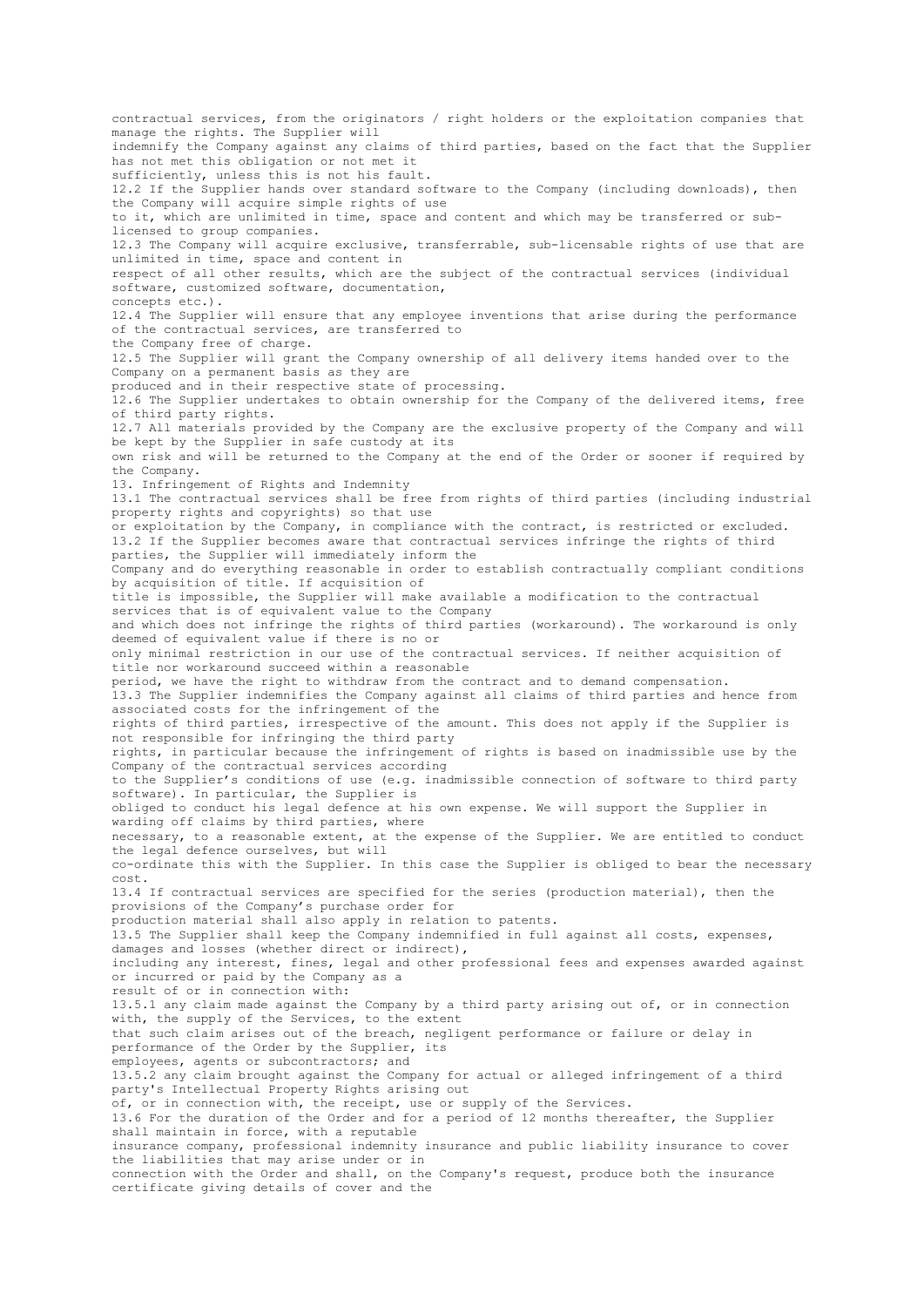receipt for the current year's premium in respect of each insurance. 13.7 This clause 13 shall survive termination of the Order. 14. Confidentiality 14.1 A party (Receiving Party) shall keep in strict confidence all technical or commercial know-how, specifications, inventions, processes or initiatives which are of a confidential nature and have been disclosed to, or otherwise obtained by, the Receiving Party by the other party (Disclosing Party), its employees, agents or subcontractors, and any other confidential information concerning the Disclosing Party's business or its products or its services which the Receiving Party may obtain. The Receiving Party shall restrict disclosure of such confidential information to such of its employees, agents or subcontractors as need to know it for the purpose of discharging the Receiving Party's obligations under the Order, and shall ensure that such employees, agents or subcontractors are subject to obligations of confidentiality corresponding to those which bind the Receiving Party. This clause 10 shall survive termination of the Order. 15. Open source 15.1 Use of Open Source software as part of the contractual services is only allowed with our prior written consent. 15.2 If the Supplier uses Open Source software without our prior written consent, then at our request, the Supplier shall do everything reasonable to replace the Open Source software with equivalent proprietary software. 15.3 The Supplier indemnifies the Company against any claims of third parties, irrespective of amount, and against any costs associated with the Companying Open Source software without our prior consent. 16. Termination 16.1 Without limiting its other rights or remedies, the Company may terminate the Order with immediate effect by giving written notice to the Supplier if: 16.1.1 the Supplier commits a material or persistent breach of the Order and (if such a breach is remediable) fails to remedy that breach within 10 days of receipt of notice in writing of the breach; 16.1.2 the Supplier suspends, or threatens to suspend, payment of its debts or is unable to pay its debts as they fall due or admits inability to pay its debts or (being a company) is deemed unable to pay its debts within the meaning of section 123 of the Insolvency Act 1986 or (being an individual) is deemed either unable to pay its debts or as having no reasonable prospect of so doing, in either case, within the meaning of section 268 of the Insolvency Act 1986 or (being a partnership) has any partner to whom any of the foregoing apply; 16.1.3 the Supplier commences negotiations with all or any class of its creditors with a view to rescheduling any of its debts, or makes a proposal for or enters into any compromise or arrangement with its creditors other than (where a company) for the sole purpose of a scheme for a solvent amalgamation of the Supplier with one or more other companies or the solvent reconstruction of the Supplier; 16.1.4 a petition is filed, a notice is given, a resolution is passed, or an order is made, for or in connection with the winding up of the Supplier (being a company) other than for the sole purpose of a scheme for a solvent amalgamation of the Supplier with one or more other companies or the solvent reconstruction of the Supplier; 16.1.5 the Supplier (being an individual) is the subject of a bankruptcy petition order; 16.1.6 a creditor or encumbrancer of the Supplier attaches or takes possession of, or a distress, execution, sequestration or other such process is levied or enforced on or sued against, the whole or any part of its assets and such attachment or process is not discharged within 14 days; 16.1.7 an application is made to court, or an order is made, for the appointment of an administrator or if a notice of intention to appoint an administrator is given or if an administrator is appointed over the Supplier (being a company); 16.1.8 a floating charge holder over the assets of the Supplier (being a company) has become entitled to appoint or has appointed an administrative receiver; 16.1.9 a person becomes entitled to appoint a receiver over the assets of the Supplier or a receiver is appointed over the assets of the Supplier; 16.1.10 any event occurs, or proceeding is taken, with respect to the Supplier in any jurisdiction to which it is subject that has an effect equivalent or similar to any of the events mentioned in clause 16.1.2 to clause 16.1.9 (inclusive); 16.1.11 the Supplier suspends or threatens to suspend, or ceases or threatens to cease to carry on, all or a substantial part of its business; or 16.1.12 the Supplier (being an individual) dies or, by reason of illness or incapacity (whether mental or physical), is incapable of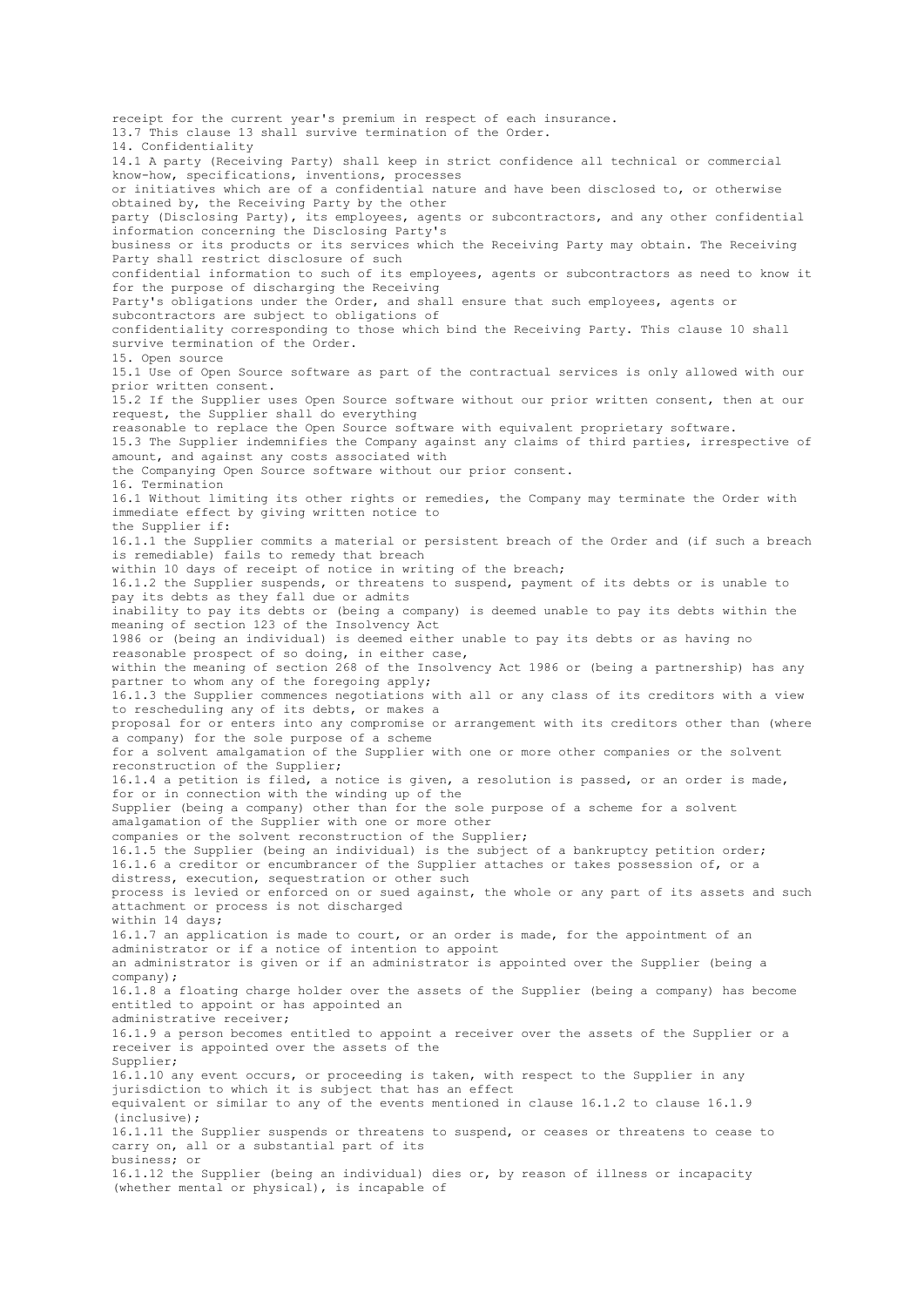managing his own affairs or becomes a patient under any mental health legislation. 16.2 Without limiting its other rights or remedies, the Company may terminate the Order by giving the Supplier 3 months' written notice. 17. Effect of Termination 17.1 On termination of the Order for any reason: 17.1.1 the Supplier shall immediately deliver to the Company all Deliverables whether or not then complete, and return all Company property. If the Supplier fails to do so, then the Company may enter the Supplier's premises and take possession of them. Until they have been returned or delivered, the Supplier shall be solely responsible for their safe keeping and will not use them for any purpose not connected with this Order; 17.1.2 the accrued rights, remedies, obligations and liabilities of the parties as at termination shall not be affected, including the right to claim damages in respect of any breach of the Order which existed at or before the date of termination; and 17.1.3 clauses which expressly or by implication have effect after termination shall continue in full force and effect. 18. Audit 18.1 The Supplier shall maintain complete and accurate records relating to all matters relevant to the relationship between the parties described in the Order including the calculation of Charges and the provision of Services. Subject always to the confidentiality provisions of this Order, the Company and/or its appointed auditors (whether internal or external to the Company) shall have the right, exercisable by fourteen (14) days' prior written notice given to the Supplier, to audit and take copies of such records. 18.2 Any such audit shall take place during normal business hours, with minimal disruption to the Supplier, and the Supplier shall provide to the Company and/or its appointed auditors such reasonable co-operation, assistance and access as the Company may require. The Supplier may, at its own expense, involve a person from its own auditors (whether internal or external to the Supplier) in such audit. Any such audit shall be conducted at the cost of the Company. 18.3 The Company may exercise its audit right under this clause no more than once in any period of twelve (12) months unless the Company has reasonable grounds on which to suspect that the Supplier has knowingly over-charged the Company or failed to provide Services in accordance with the Order, in which case the Company may exercise its rights under this clause at any time without notice. 18.4 The Supplier shall establish the same right of audit in favour of the Company in its contracts with third parties to whom it has subcontracted the performance of any obligations under this Order with the Company's consent. 19. Anti-Corruption 19.1 Both parties shall: 19.1.1 comply with all applicable laws, regulations, codes and sanctions relating to antibribery and anti-corruption including but not limited to the Bribery Act 2010 ("Relevant Requirements"); 19.1.2 not engage in any activity, practice or conduct which would constitute an offence under sections 1, 2 or 6 of the Bribery Act 2010 if such activity, practice or conduct had been carried out in the UK; and 19.1.3 have and shall maintain in place throughout the term of this Order its own policies and procedures in relation to the Relevant Requirements, including but not limited to adequate procedures under the Bribery Act 2010 and will enforce them where appropriate. 19.2 Breach of this clause shall entitle the party who is not in breach to terminate this Order forthwith upon written notice to the other. 20. Sustainable Development 20.1 The Company is a member of the Volkswagen Group which has set requirements for sustainable development to be met by its business partners. These requirements can be found on the portal vwgroupsupply.com under the section Cooperation and sub-section Sustainability. 20.2 The Supplier will at all times during the term of this Order ensure that it is aware of these requirements and will comply with them. 21. Limitation Periods 21.1 The limitation period with respect to claims for defects (warranty period) is three years for defects of title and commences as soon as we are aware of the defect in title; if we are not aware of this, the period of prescription is ten years and commences, in the case of contractual services requiring acceptance, at the time of acceptance and, in the case of contractual services requiring handover, at the time of handover confirmation by the Company. 21.2 Liability and other claims are covered by the statutory limitation periods. 22. Data protection 22.1 If the Supplier gains access to personal data in performing the contractual services, he will observe the current data protection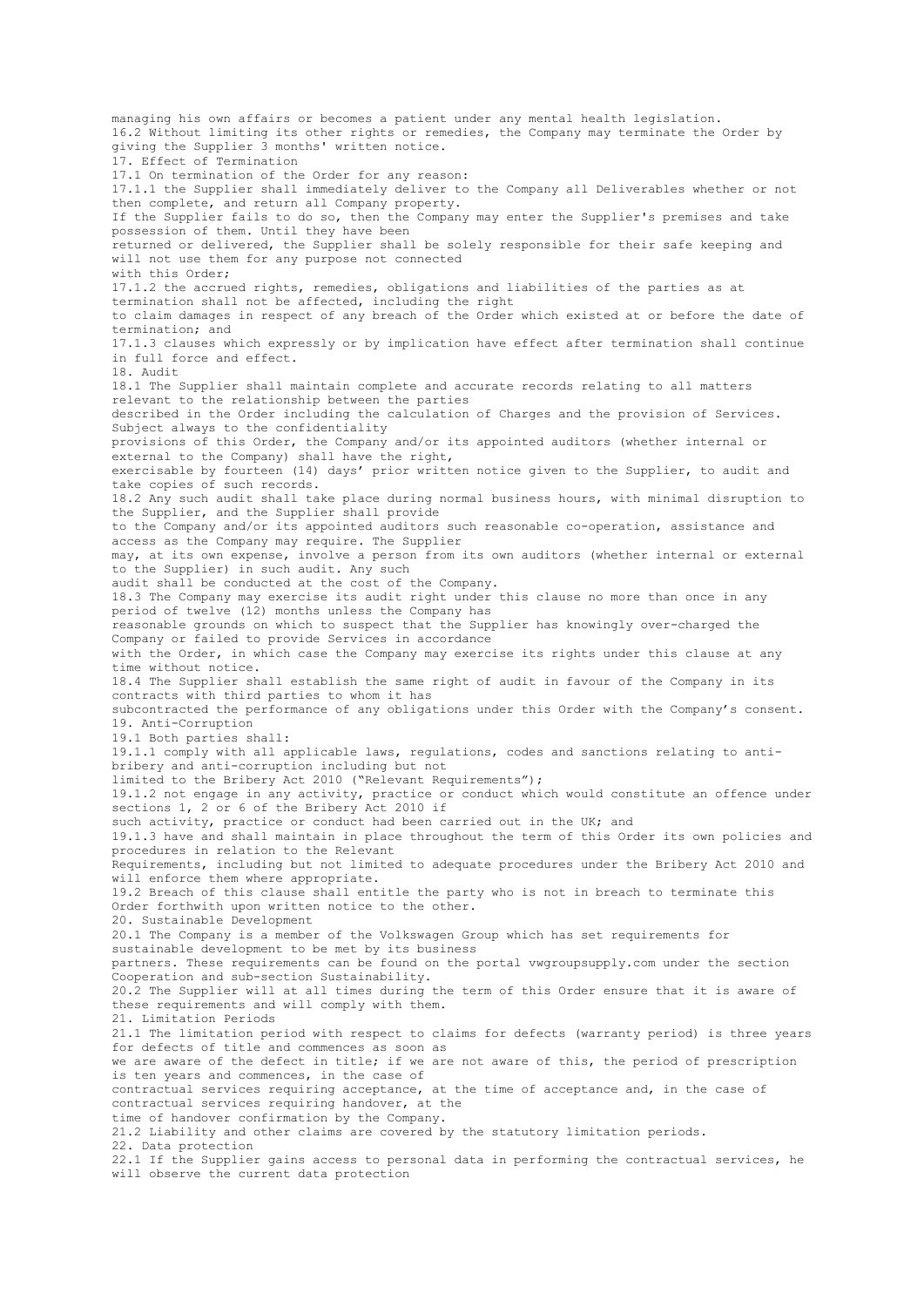rules, in particular if he collects, processes and/or makes use of personal data exclusively for performing the contractual services; he will commit his employees to maintain data secrecy and instruct them on the data protection regulations to be observed. 23. Subcontractors 23. Transfer of the performance of contractual services to third parties by the Supplier requires our prior written consent, which may not be unfairly refused. The Supplier is permitted to bring in third parties to perform support services, if this has been notified to the Company previously or duly agreed. The Supplier shall pass on to the subcontracted third parties, in writing, the obligations imposed on him regarding data protection and the maintenance of secrecy and will provide evidence of this on request. 24. Naming references, advertising 24.1 The Supplier may only make reference to the business connection with the Company in advertising or other documents following our prior written consent. The same applies to the use of our brand names, commercial names and other designations. 25. Export 25.1 If contractual services according to the order are expressly intended for export or the Supplier recognises them as such, then the Supplier is obliged, without additional payment, to include all the necessary details in the delivery documents, so that we can provide the necessary details and organise the steps to be taken, in accordance with EU and US export control regulations, United Kingdom foreign trade law and other pertinent customs regulations. 26. General 26.1 Force majeure: Neither party shall be liable to the other as a result of any delay or failure to perform its obligations under the Order if and to the extent such delay or failure is caused by an event or circumstance which is beyond the reasonable control of that party which by its nature could not have been foreseen by such a party or if it could have been foreseen was unavoidable. If such event or circumstances prevent the Supplier from providing any of the Services for more than 4 weeks, the Company shall have the right, without limiting its other rights or remedies, to terminate this Order with immediate effect by giving written notice to the Supplier. 26.2 Assignment and subcontracting: 26.2.1 The Supplier shall not assign, transfer, charge, subcontract or deal in any other manner with all or any of its rights or obligations under the Order without the prior written consent of the Company. 26.2.2 The Company may at any time assign, transfer, charge, subcontract or deal in any other manner with all or any of its rights under the Order and may subcontract or delegate in any manner any or all of its obligations under the Order to any third party or agent. 26.3 Notices: 26.3.1 Any notice or other communication required to be given to a party under or in connection with this Order shall be in writing and shall be delivered to the other party personally or sent by prepaid first-class post, recorded delivery or by commercial courier, at its registered office (if a company) or (in any other case) its principal place of business, or sent by fax to the other party's main fax number. 26.3.2 Any notice or communication shall be deemed to have been duly received if delivered personally, when left at the address referred to above or, if sent by prepaid first-class post or recorded delivery, at 9.00 am on the second Business Day after posting, or if delivered by commercial courier, on the date and at the time that the courier's delivery receipt is signed, or if sent by fax, on the next Business Day after transmission. 26.3.3 This clause 26.3 shall not apply to the service of any proceedings or other documents in any legal action. For the purposes of this clause, "writing" shall not include e-mails and for the avoidance of doubt notice given under this Order shall not be validly served if sent by e-mail. 26.4 Waiver and cumulative remedies: 26.4.1 A waiver of any right under the Order is only effective if it is in writing and shall not be deemed to be a waiver of any subsequent breach or default. No failure or delay by a party in exercising any right or remedy under the Order or by law shall constitute a waiver of that or any other right or remedy, nor preclude or restrict its further exercise. No single or partial exercise of such right or remedy shall preclude or restrict the further exercise of that or any other right or remedy. 26.4.2 Unless specifically provided otherwise, rights arising under the Order are cumulative and do not exclude rights provided by law. 26.5 Severance: